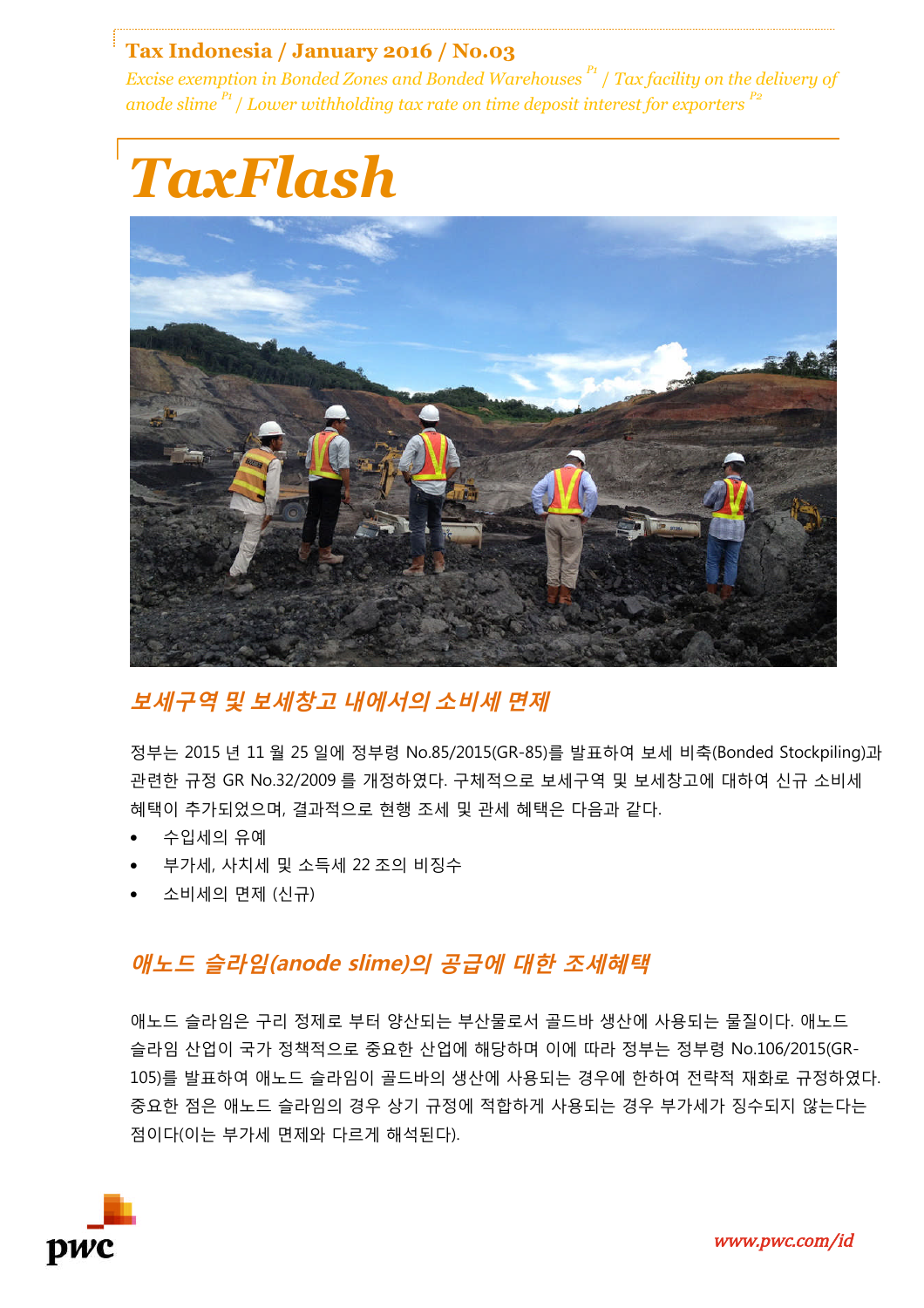GR-106 은 발표로 부터 30 일 이후인 2015 년 1 월 26 일부터 적용된다. 전략적 재화는 반드시 기존의 목적에 적합하게 사용이 되어야 하며 타인에게 양도가 불가능하다. 이를 위배하는 경우에는 기존에 징수되지 않은 부가세가 과세됨을 유의하여야 한다.

# **수출자를 위한 정기예금(time deposit) 이자에 대한 낮은 원천징수 세율**

루피아 안정성을 유지하기 위한 일환으로 정부는 정부령 No.123/2015(GR-123)을 발표하여 정기예금에 대한 최종분리과세 규정인 소득세 4 조 2 항 및 중앙은행 자격증에 대한 규정인 GR No.131/2000 개정하였다.

GR-123 은 인도네시아 은행에 예치되는 수출자 자금(Devisa Hasil Ekspor)을 재원으로 하는 정기예금에 대하여 하기와 같이 낮은 최종분리과세 원천징수 세율을 적용하도록 규정하였다.

- a. USD 정기예금:
	- 1 개월 만기 정기예금 : 10%
	- 3 개월 만기 정기예금 : 7.5%
	- 6 개월 만기 정기예금 : 2.5%
	- 6 개월을 초과하는 만기 정기예금 : 0%
- b. IDR 정기예금:
	- 1 개월 만기 정기예금 : 7.5%
	- 3 개월 만기 정기예금 : 5%
	- 6 개월 만기 또는 6 개월을 초과하는 만기 정기예금 : 0%

GR-123 은 2015 년 12 월 28 일부터 적용이 된다.